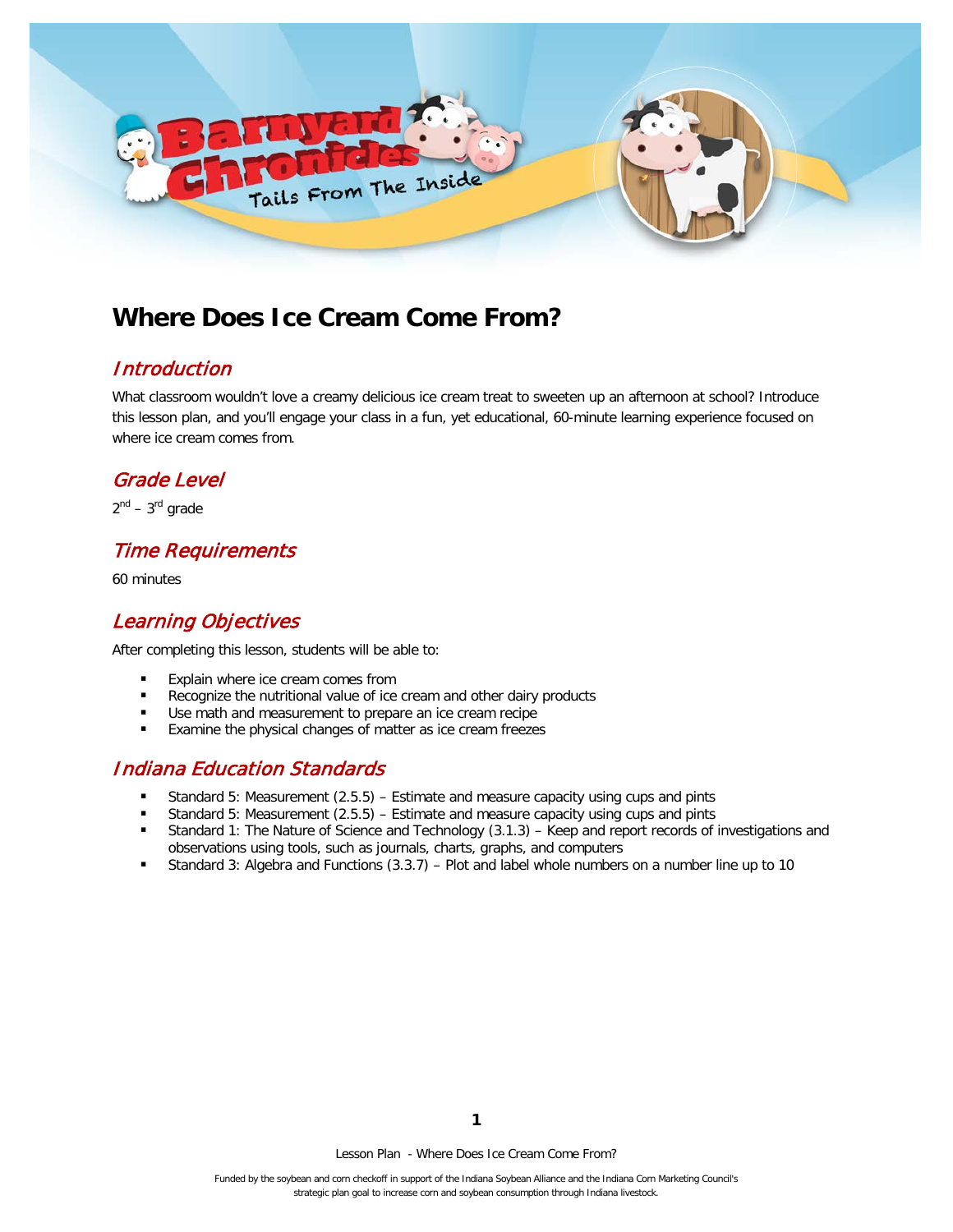

# **Materials**

- Graph paper
- Ice cream ingredients
	- o Milk
	- o Sugar
	- o Vanilla
	- o Ice
	- o Ice cream toppings<br>o Two quart-size free:
	- o Two quart-size freezer bags (per student)<br>
	o Gallon-size freezer bags (one per student)
	- Gallon-size freezer bags (one per student)
	- o Hand towels (one per student) *optional* o Plastic spoons (one per student) to samp
	- Plastic spoons (one per student) to sample the tasty treats!

\* To minimize your material requirements for this lesson, consider asking students to donate the following: quart-size freezer bags, gallon-size freezer bags, kitchen towels or paper towels.

#### Instructional Approach

- 1. The night before this lesson plan is introduced in class, assign the following as homework:
	- a. Poll 10 people (friends, family members, neighbors) asking them to respond to the following question:

Of the following, what is your favorite flavor of ice cream:

- Vanilla, chocolate, strawberry, chocolate chip, cookie dough, or other?
- b. Chart your responses on the sheet of graph paper provided, Clearly label each flavor and its corresponding tallied results.
- c. Bring your completed graph to school the next morning, and be prepared to share your results with the class.
- 2. In class, ask students to share the results of their poll reporting what their group's favorite flavor was. Keep a tally of the collective results (by flavor) on the whiteboard or chalkboard. Once all students have shared their results, announce the winning flavor. Note: this introductory discussion based on the homework assignment is a fun way to engage the students in the topic. [5 minutes]
- 3. Introduce the lesson plan topic, **"Where does ice cream come from?"** [10 minutes]
	- a. Solicit responses to this question from students.
	- b. Ask, "What food group in the MyFood Pyramid does ice cream belong to? (Answer: the dairy group)
	- c. Have students brainstorm a list of dairy products other than ice cream. (Possible responses: milk, yogurt, cheese, cottage cheese, etc.)
	- d. Ask, "What is the common factor among all of these dairy products?" (Answer: they are made from milk)
	- e. Discuss the nutritional value of milk and recommended servings per day for  $2^{nd}$  and  $3^{rd}$ graders.

Lesson Plan - Where Does Ice Cream Come From?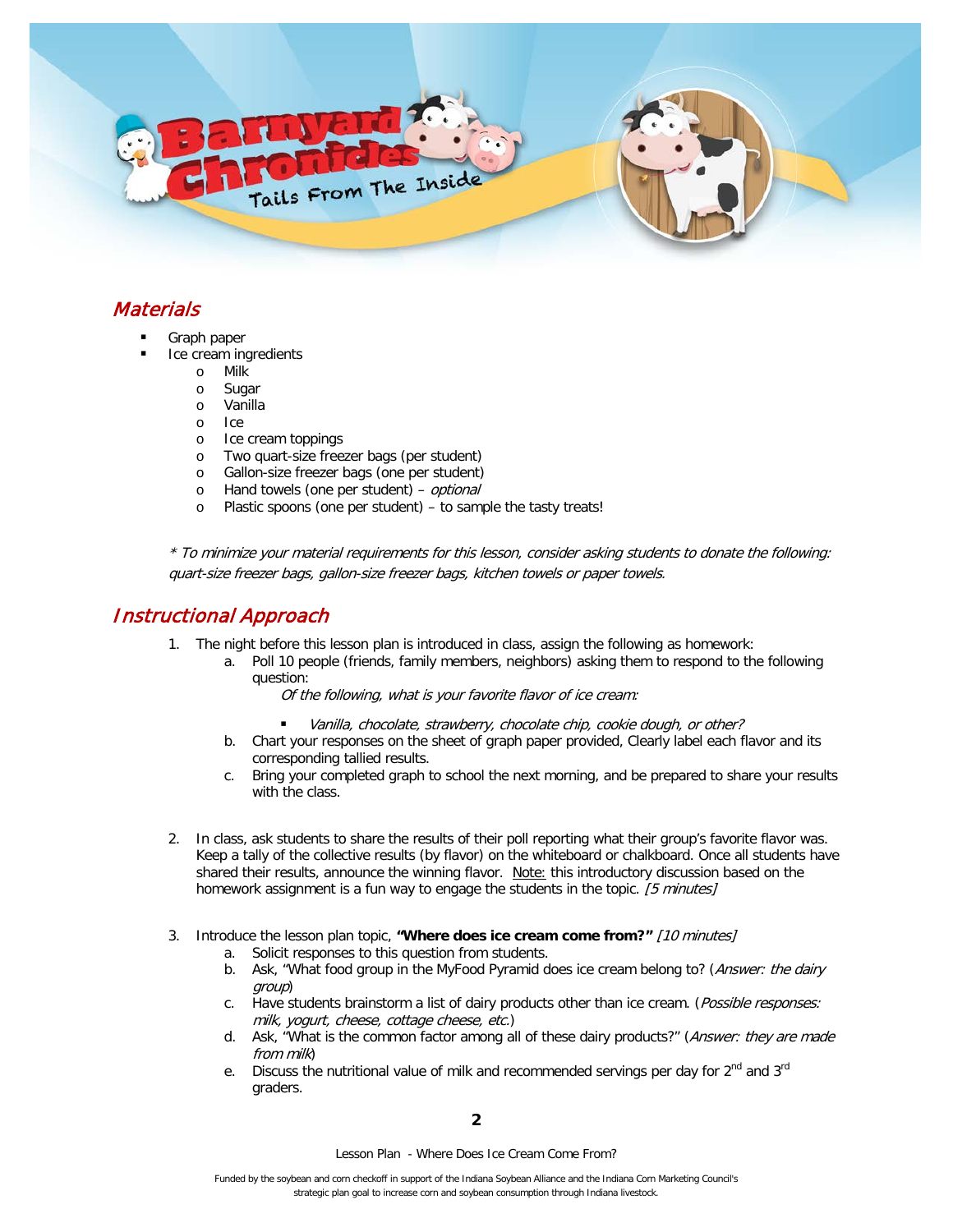

- 4. "Dairy Diner" **- Activity** [15 minutes]
	- a. Have students assemble in groups of 3 4.
	- b. Instruct each group to create a menu for a restaurant called the Dairy Diner where the house specialties are dairy items. Each group's menu must contain at least two breakfast items, two lunch items, and two dinner items – all of which contain a dairy product. Encourage students to be as creative as possible.
	- c. After 10 minutes, randomly select groups to share their menu items with the class.
	- d. Possible discussion questions:
		- What did you learn from this exercise?
			- Is there anything that surprised you?
			- What menu items from the Dairy Diner would you like to try?
			- Based on what you have learned about recommended daily

requirements, do you think you get enough dairy products in your diet? If no, what action do you plan to take to improve this?

5. "Math & Measurement Never Tasted So Good!" **- Activity** [20 minutes]

With a little pre-planning and organization, this hands-on activity teaches students how to use math and measurement to assemble a simple, yet delicious ice-cream recipe.

Note: this recipe is intended to be an individual recipe where ideally each student could make his or her own ice cream treat. If teaching second grade students, however, you may choose to make this recipe in small groups and simply have each student taste their group's recipe. If teaching third grade students, you may opt to allow each student to make his or her own recipe.

- a. Ingredients (per single serving)
	- ½ cup milk
	- 1/<sub>2</sub> teaspoon vanilla
	- 1 tablespoon sugar
	- 3 4 cups crushed ice
	- 4 tablespoons table salt
	- 2 quart-size freezer bags
	- 1 gallon-size freezer bag
	- 1 hand towel (gloves or folded-over paper towels) *optional*

Lesson Plan - Where Does Ice Cream Come From?